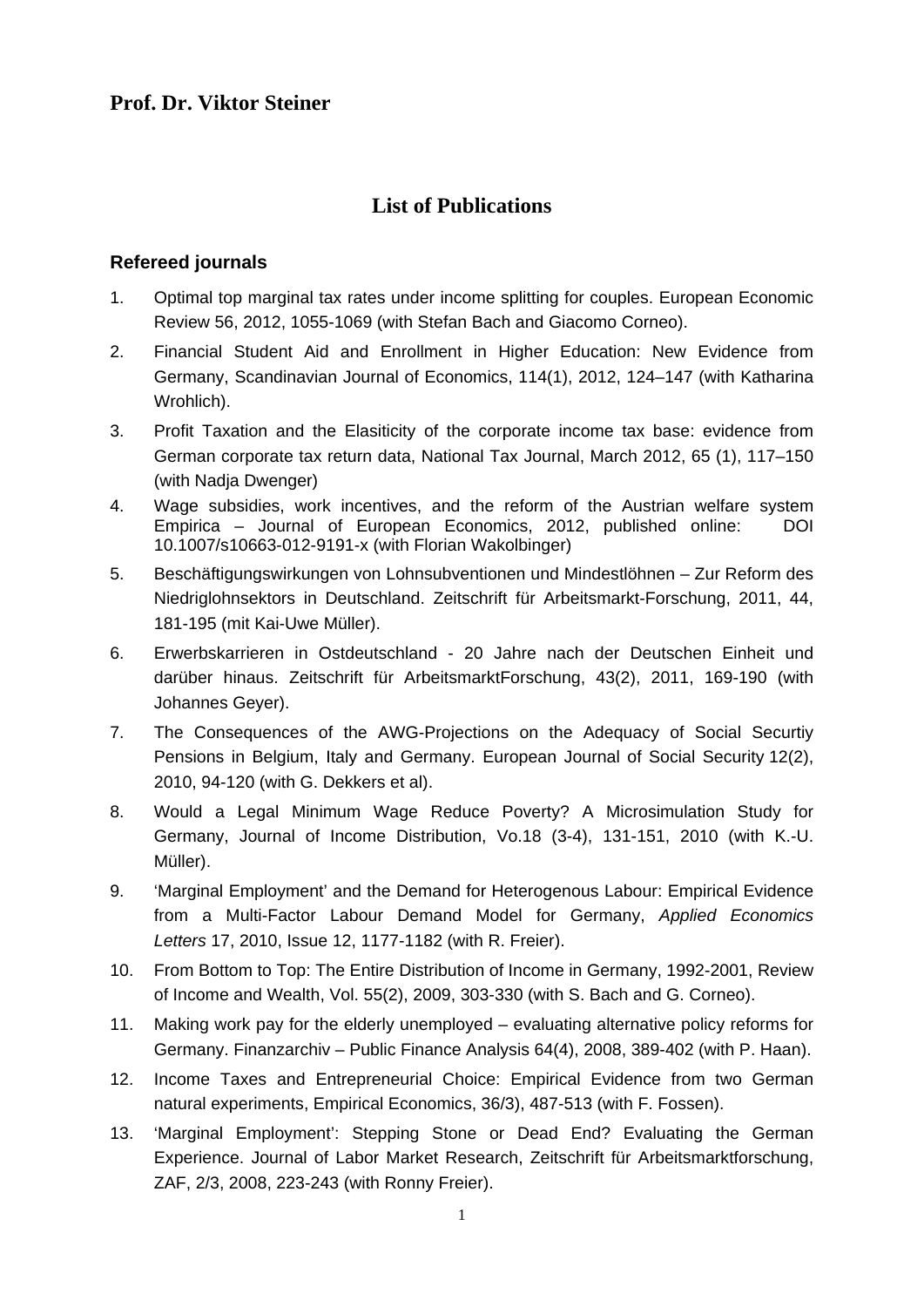- 14. Introducing family tax splitting in Germany: How would it affect the income distribution, work incentives, and household welfare? Finanzarchiv – Public Finance Analysis 64(1), 2008, 115-142 (with K. Wrohlich)
- 15. Mehr Beschäftigung durch Subventionierung der Sozialbeiträge? Eine empirische Evaluation aktueller Reformvorschläge, Perspektiven der Wirtschaftspolitik 8/4, 2007, 378-388 (with P. Haan).
- 16. Generationen- oder Parteienkonflikt? Eine empirische Analyse der deutschen Hochschulausgaben, Perspektiven der Wirtschaftspolitik 8/2, 2007, 165-183 (with U. Oberndorfer).
- 17. Familienpolitische Reformen und ihre Wirkungen auf die Erwerbsbeteiligung von Eltern, Zeitschrift für Sozialreform 52/4, 2006, 421-438 (with K. Wrohlich).
- 18. Fiscal Competition and the Composition of Public Spending, Finanzarchiv Public Finance Analysis 62(2), 2006, 264-277 (with R. Borck and M. Caliendo).
- 19. Cohort Effects and the Returns to Education in West Germany, Applied Economics 38, 2006, 1135-1152 (with B. Broockmann).
- 20. Aktive Arbeitsmarktpolitik in Deutschland: Bestandsaufnahme der mikroökonomischen Evaluationsforschung und kritische Bewertung; Zeitschrift für Arbeitsmarktforschung, Issue 2/3, 2005 (with M. Caliendo).
- 21. Student Aid, Repayment Obligations and Enrolment into Higher Education in Germany – Evidence from a 'Natural Experiment, forthcoming in: Schmollers Jahrbuch - Journal of Applied Social Science Studies, 125, 2005, 29-38 (with H. J. Baumgartner).
- 22. Distributional Effects of the German Tax Reform 2000 A Behavioral Microsimulation Analysis, forthcoming in: Schmollers Jahrbuch - Journal of Applied Social Science Studies 2005, 125, 39-49 (with P. Haan).
- 23. Work incentives and labor supply effects of the 'Mini-Jobs Reform' in Germany, Empirica – Austrian Economic Papers, 32, 2005, 91-116 (with K. Wrohlich).
- 24. Household Taxation, Income Splitting and Labor Supply Incentives A Microsimulation Study for Germany, CESifo Economic Studies, 50, 2004, 3, 541-568, (with K. Wrohlich).
- 25. Die Finanzierung der sozialen Sicherung: Wirkungen auf Löhne und Beschäftigung in ausgewählten Industrieländern, Zeitschrift für Sozialreform, 49/1, 2003, 86 – 108 (with B. Boockmann und R.-H. Peters.
- 26. Was kann die Aktive Arbeitsmarktpolitik in Deutschland aus der Evaluationsforschung in anderen europäischen Ländern lernen? Perspektiven der Wirtschaftspolitik, 2002, Bd. 3, Heft 2, 189 – 206.
- 27. Unemployment Persistence in the West German Labour Market: Duration Dependence or Sorting? Oxford Bulletin of Economics and Statistics, 2001/1, 91 – 113.
- 28. Empirical Macromodels Under Test A Comparative Simulation Study of the Employment Effects of a Revenue-Neutral Cut in Social Security Contributions, Economic Modelling, 2001 (with H. S. Buscher et al.),.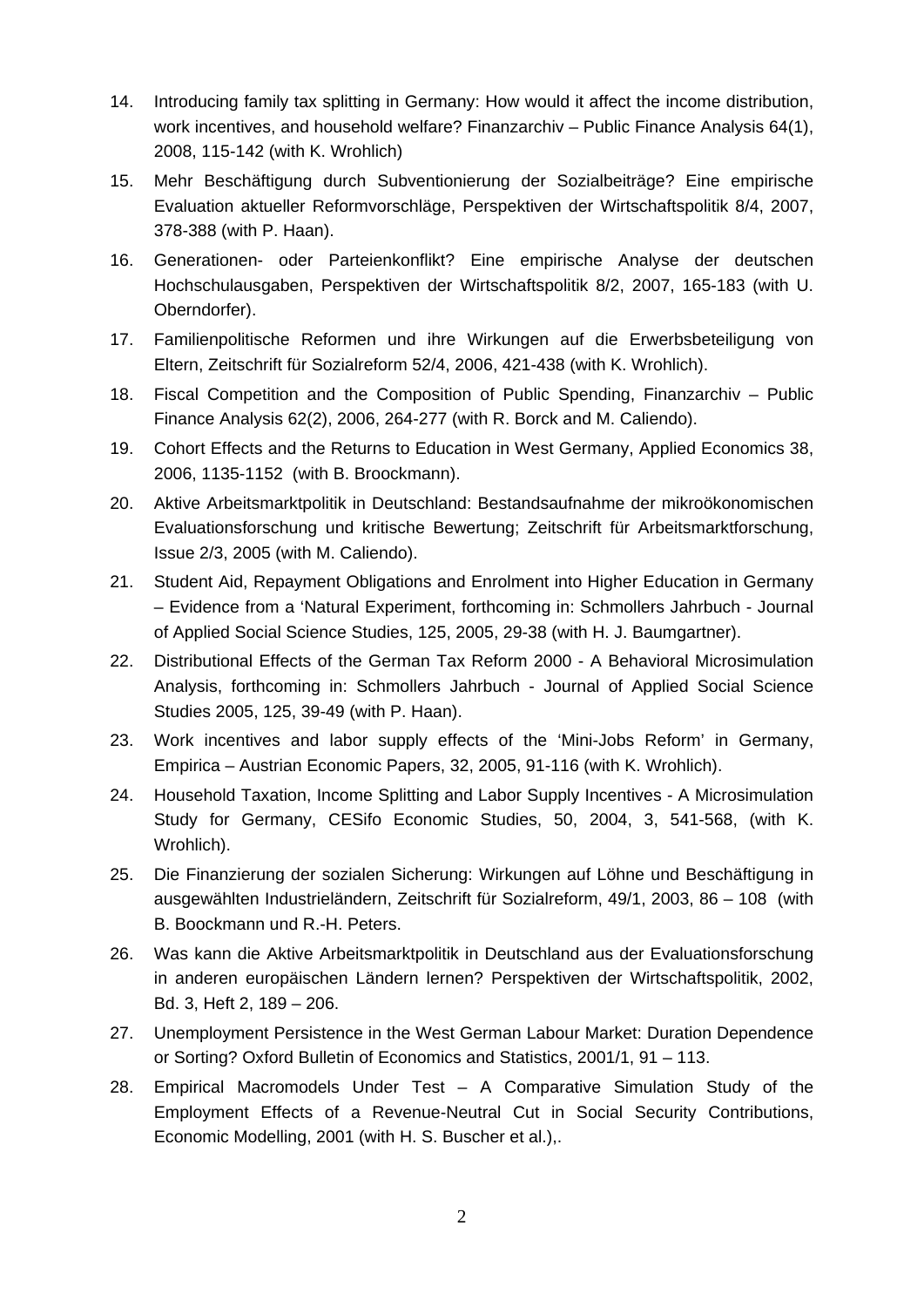- 29. Können durch einkommensbezogene Transfers an Arbeitnehmer die Arbeitsanreize gestärkt werden? – Eine ökonometrische Analyse für Deutschland; Mitteilungen aus der Arbeitsmarkt- und Berufsforschung, 33 (3), 385 – 395
- 30. Beschäftigungseffekte und fiskalische Kosten von Lohnsubventionen im Niedriglohnbereich; Mitteilungen aus der Arbeitsmarkt- und Berufsforschung, Heft 1/2000, 54 – 67 (with Hermann Buslei).
- 31. Wages in the East German Transition Process Facts and Explanations; German Economic Review, Vol. 1(2), S. 241–270, 2000 (with Wolfgang Franz).
- 32. Do Public Works Programs Work in Eastern Germany (with F. Kraus und P. A. Puhani), in: S. Polachek (ed.), Research in Labor Economics, Vol. 19, 2000, 275 – 314.
- 33. Employment Effects of Publicly Financed Training Programs The East German Experience, Jahrbücher für Nationalökonomie und Statistik, Band 219/1+2, 1999, 216 – 248, 1999 (with F. Kraus und P. A. Puhani)..
- 34. "Wait Unemployment" in Transition Economies; Konjunkturpolitik, Zeitschrift für angewandte Wirtschaftsforschung – Applied Economics Quarterly 1998, Heft 3, 287 – 311 (with T. Boeri).
- 35. Modelling Heaping Effects in Unemployment Duration Models with an Application to Retrospective Event Data in the German Socio–Economic Panel; Jahrbücher für Nationalökonomie und Statistik, Band 217/5 (1998) (with F. Kraus).
- 36. Has Earnings Inequality in West Germany Changed in the 1980's?; Zeitschrift für Wirtschafts– und Sozialwissenschaften, Band 118 (1998), 29–50 (with K. Wagner).
- 37. The Effectiveness and Efficiency of Active Labour Market Policies in Poland; Empirica – Austrian Economic Papers 24 (1997), 209-231 (with P.A. Puhani).
- 38. The East German wage structure in the transition to a market economy, LABOUR Review of Labour Economics and Industrial Relations 1995, Vol. 8, 3 (with L. Bellmann).
- 39. Assimilation, labour market experience, and earnings profiles of temporary and permanent immigrant workers in Germany; International Review of Applied Economics, Vol 8 (1994), No. 2, 130 – 156 (with G. Licht).
- 40. Searching for the productivity slowdown: some surprising findings from West–German manufacturing; The Review of Economics and Statistics, Vol. LXXV, 1993/1; S. 57–65 (with G. Flaig).
- 41. Individuelle Einkommensdynamik und Humankapitaleffekte von Erwerbsunterbrechungen; Jahrbücher für Nationalökonomie und Statistik, 209/3–4 (1991), 242–265 (with G. Licht).
- 42. Long–term unemployment, heterogeneity, and state dependence new microeconometric evidence on unemployment peristence; Empirica – Austrian Economic Papers, 17 (1990), 53–65.
- 43. Berufswechsel und Erwerbsstatus von Lehrabsolventen. Ein bivariates Probit–Modell, Zeitschrift für Wirtschafts– und Sozialwissenschaften, Band 109 (1989), 603 – 623.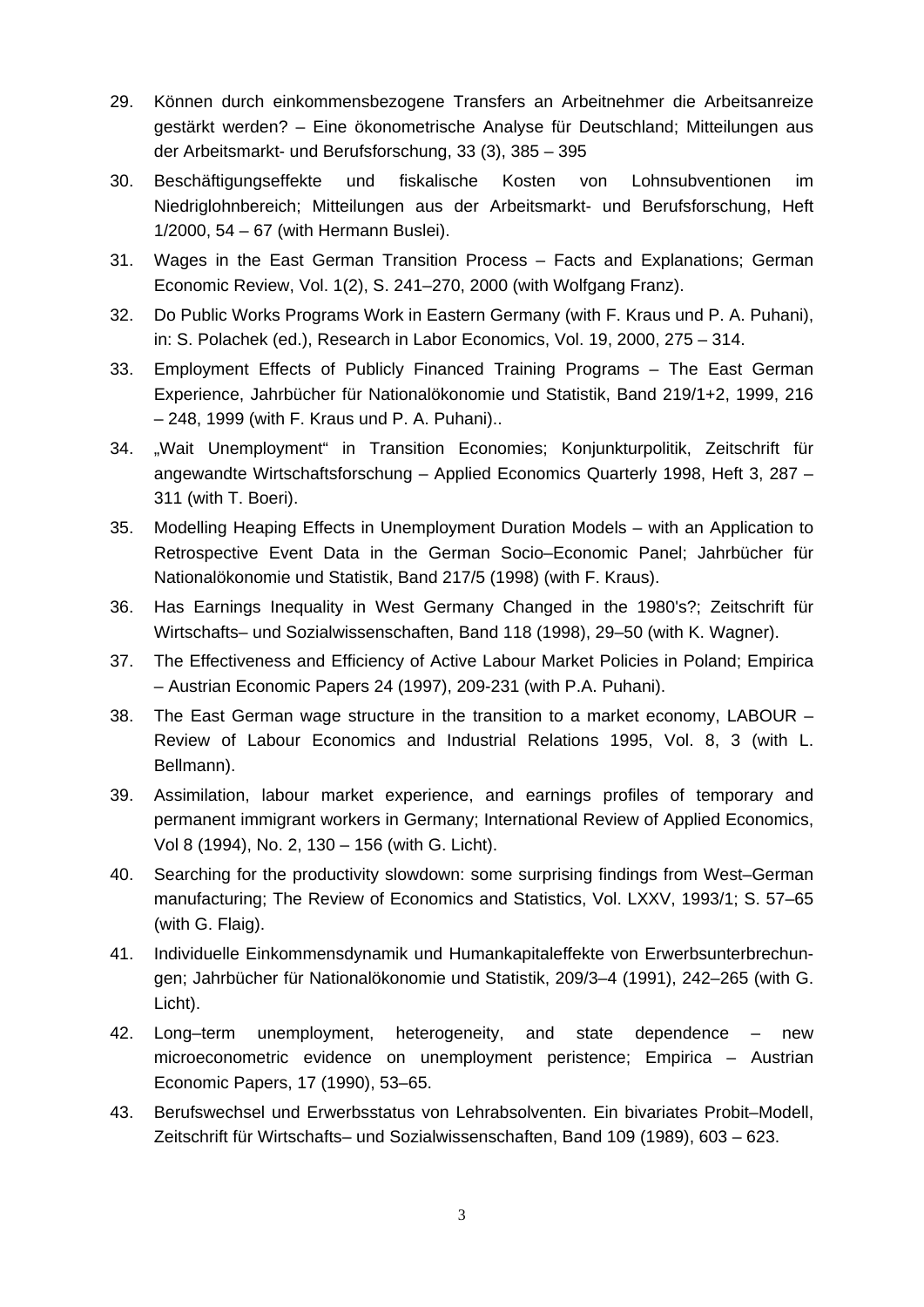- 44. Stability and Dynamic Properties of Labour Demand in West–German Manufacturing; Oxford Bulletin of Economics and Statistics, 51 (1989), 395–412 (with G. Flaig).
- 45. Dynamik und Konzentration der Arbeitslosigkeit: Ein Vorschlag zur retrospektiven Auswertung von Individualdaten (with R. Ebmer u. M. Riese); Allgemeines Statistisches Archiv, 73 (1989), 244 – 254.
- 46. Causes of Recurrent Unemployment An Empirical Analysis; Empirica Austrian Economic Papers, 16 (1989), 53–65.

#### **Non-refereed journals**

- 47. Künftige Altersrenten und der Wandel der Erwerbsbiografien Eine Mikrosimulationsstudie für Deutschland. VDR-Schriften 1/2010, 34-47 (mit J. Geyer).
- 48. Reformvorschläge zur Lohn- und Einkommensbesteuerung in Österreich Eine Mikrosimulationsanalyse der Entlastungs- und Vereilungswirkungen, Wirtschaftspolitische Blätter 66/4, 2008, 797-818 (with F. Wakolbinger).
- 49. The Entire Distribution of Market Income in Germany, 1992-2001. Policy Insight No.4/2007, 1-5, CEPR, London (with S. Bach and G. Corneo).
- 50. Subventionierung von Beschäftigung im Niedriglohnbereich Ein Ausweg aus der Beschäftigungskrise? Wirtschaftspolitische Blätter 53/2, 2006, 213-228.
- 51. Staatsquote: Weniger ist mehr, Wirtschaftsdienst Zeitschrift für Wirtschaftspolitik, 86/6, 2006, 364-368.
- 52. Social Welfare Reform and the Low-Wage Labor Market in Germany: What Works and What Doesn't, Applied Economics Quarterly Supplement, 55 (2004), 57-78.
- 53. Kombilohnmodelle Ein Weg zur Erhöhung der Beschäftigung in Deutschland?, ifo-Schnelldienst, 4/2002, 5 – 9.
- 54. Beschäftigungseffekte und Kosten einer "Rente with 60", Wirtschaftsdienst Zeitschrift für Wirtschaftspolitik, 4/2000, 236 – 243 (with R-H. Peters).
- 55. Private Erträge von Bildungsinvestitionen in Deutschland, Beihefte zur Konjunkturpolitik, Zeitschrift für angewandte Wirtschaftsforschung – Applied Economics Quarterly, Heft 49, 2000 (with Charlotte Lauer).
- 56. Van de Alpen naar de polder; Economisch Statistische Berichten, 84 Jg., Mai 1999, 369 – 372 (with T. Zwick).
- 57. Tu Felix Austria Labora? Wirtschaftspolitische Blätter, 46. Jahrgang (1999), Heft 3, 232 – 241 (with T. Zwick).
- 58. Kann die Effizienz der deutschen Arbeitslosenversicherung erhöht werden?; Beihefte zur Konjunkturpolitik, Zeitschrift für angewandte Wirtschaftsforschung – Applied Economics Quarterly 1997, Heft 46, 137-168.
- 59. Entwicklung der Ungleichheit der Erwerbseinkommen in Westdeutschland. Woher kommen die Unterschiede in der IAB–Beschäftigtenstichprobe und dem Sozio– ökonomischen Panel, Mitteilungen aus der Arbeitsmarkt– und Berufsforschung, 20. Jg./1997, 638–641 (with K. Wagner).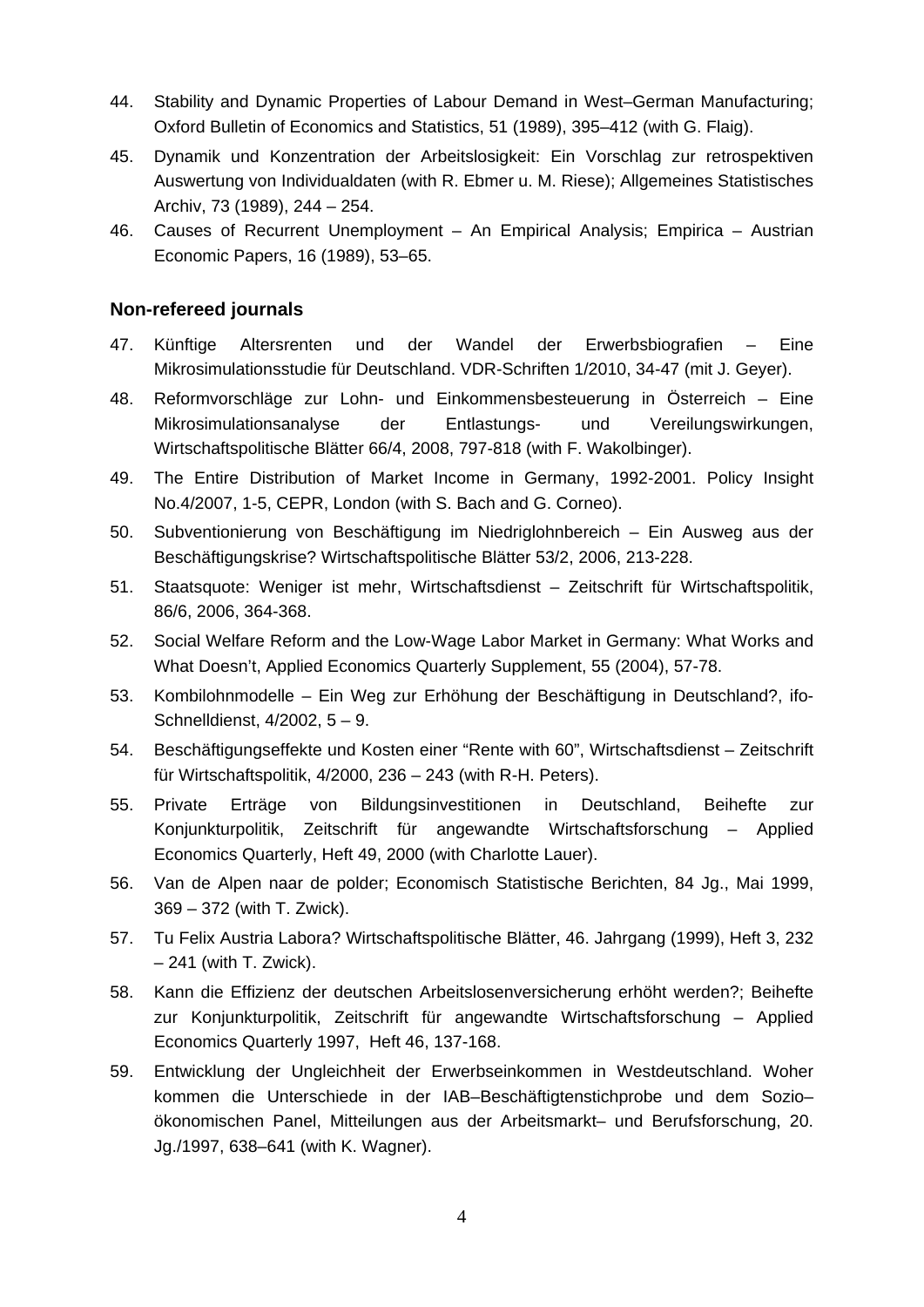60. Structural differences in long–term unemployment between West and East Germany after unification; Beihefte zur Konjunkturpolitik, Zeitschrift für angewandte Wirtschaftsforschung – Applied Economics Quarterly, 43 (1995), 111– 134 (with F. Kraus).

### **Contributions to books**

- 61. Mindestlöhne, Lohnsubventionen und Einkommenssicherung im Wohlfahrtsstaat: Verteilungswirkungen von Reformalternativen für Deutschland. In: B. Genser et al. (Hrsg.), Umverteilung und soziale Gerechtigkeit. Wirtschaftswissenschaftliches Seminar Ottobeuren, Band 40, Mohr Siebeck, Tübingen 2011.
- 62. Konsolidierung der Staatsfinanzen. In: P. J.J: Welfens (Hrsg.), Zukunftsfähige Wirtschaftspolitik für Deutschland und Europa, S. 115-136, Springer-Verlag Berlin Heidelberg 2011
- 63. Beschäftigungsförderung und Einkommenssicherung im Niedriglohnbereich Wege und Irrwege. In: G. G. Schluze (Hrsg.), Reformen für Deutschland. Die wichtigsten Handlungsfelder aus ökonomischer Sicht, S. 49-78, Schäffer-Poeschel Verlag, Stuttgart, 2009.
- 64. Interdependenzen von Bildung und Arbeitsmarkt, in M. Held, G. Kubon-Gilke, R. Sturn (Eds.), Bildungsökonomie in der Wissensgesellschaft, Jahrbuch 8, Normative und institutionelle Grundfragen der Ökonomik, 2009, 41 – 62, Metropolis.
- 65. Steuerreformpläne im empirischen Vergleich, in: J. Merz, M. Zwick u.a. (eds.), MITAX Micro Analysis and Tax Policy, Statistik und Wissenschaft, Wiesbaden 2006 (with S. Bach).
- 66. Aufkommens- und Verteilungseffekte der Besteuerung von Alterseinkünften eine Mikrosimulationsanalyse für Deutschland, in: C. Seidl (ed.), Steuern und Soziale Sicherung in Deutschland. Reformvorschläge und deren finanziellen Auswirkungen. Heidelberg 2006, (with H. Buslei)
- 67. Reformen der Einkommens- und Unternehmensbesteuerung: Aufkommens-, Verteilungs- und Arbeitsangebotswirkungen, in: C. Seidl (ed.), Steuern und Soziale Sicherung in Deutschland. Reformvorschläge und deren finanziellen Auswirkungen. Heidelberg 2006 (with S. Bach)
- 68. Labor Market Effects of the German Tax Reform, in: Dreger, C., Galler, H.P., Walwei, U. (eds): Determinants of employment - the macroeconomic view, Nomos, Baden-Baden, 2005 (with P. Haan).
- 69. Reform des Wohlfahrtsstaates ein Weg zu mehr Beschäftigung? in: R. Caesar u.a. (Hrsg.), Europe auf dem Wege zum wettbewerbsfähigsten und dynamischsten Wirtschaftsraum der Welt? Eine Zwischenbilanz der Lissabon-Strategie, HWWA Studien, Band Nr. 76, 2004.
- 70. Labour market reforms for more growth, in: Deutsche Bank Research (ed.), Issue No. 11 of the series: "More Growth for Germany", Frankfurt/Main, 2004.
- 71. Arbeitsmarktreformen für mehr Wachstum, in: N. Walter und K. G. Deutsch (Hg.), Wachstum für Deutschland – Die Reformagenda, Campus, Frankfurt / New York 2004.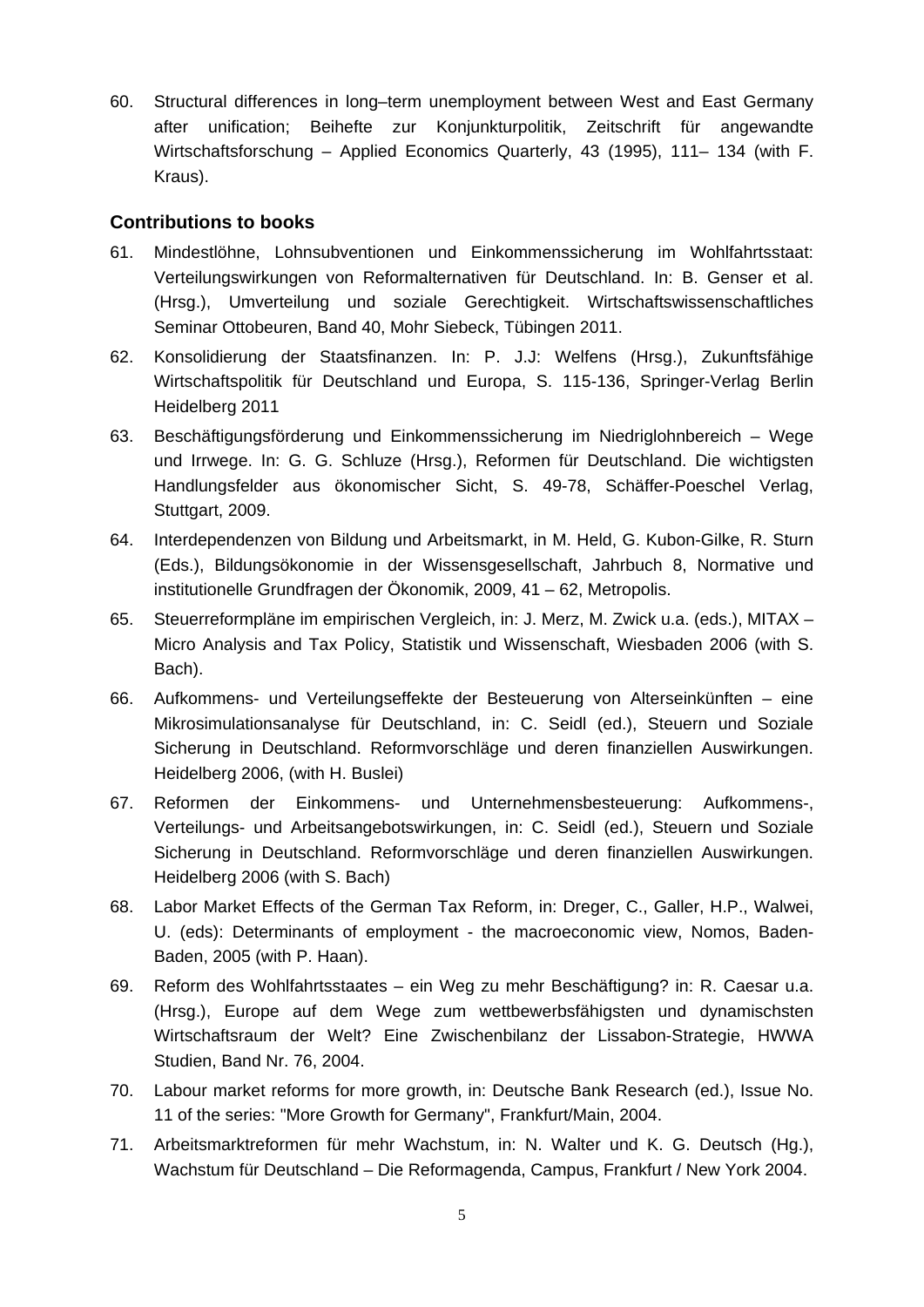- 72. Employment and Wage Effects of Social Security Financing; in: John A. Addison and Paul J. Welfens, Labour Markets and Social Security (2<sup>nd</sup> ed.), Springer, 2003, p. 319 – 344.
- 73. Die Absicherung von Geringverdienern im Alter aus Sicht der Empirie, DRV-Schriften, Band 42, 2003, 81 – 90.
- 74. Selbstbehalte und Nachfrage nach Gesundheitsleistungen: Die Bedeutung der Selbstselektion, Vierteljahreshefte zur Wirtschaftsforschung, 71/4, 2003, 437-41.
- 75. Anreizeffekte von Lohnsubventionen: Wie wichtig sind sie für die aktuelle Reformdiskussion? Vierteljahreshefte zur Wirtschaftsforschung, 71/2, 2003,
- 76. Intertemporale Effekte der Bildungspolitik, in: E. Theurl, R. Sausgruber und H. Winner (Hrsg.), Kompendium der österreichischen Finanzpolitik, Springer, Berlin, 2002.
- 77. Beschäftigungseffekte einer Subventionierung der Sozialbeiträge von Geringverdienern, in Schmähl, W. (Hrsg): Soziale Sicherung und Arbeitsmarkt. Schriften des Vereins für Socialpolitik, Vol. 294. Berlin, Duncker & Humblot, 2002, 11- 43.
- 78. How is Germany's Labor Market Coping with Unification, in: B. Funck und L. Pizzati (ed.), Labor, Employment and Social Policies in the EU Enlargement Process: Changing Perspectives and Policy Options", The World Bank, Washington D.C, 2002, S. 141-154.
- 79. Social Security, Real Wage Resistance and Unemployment in Sweden, the UK and West Germany, in: D. F. Milleker (Ed.), Beschäftigungspolitik in Europa, Frankfurter Institut – Stiftung Marktwirtschaft und Politik, 2001 (with B. Boockmann and R. Peters).
- 80. Verteilungswirkungen der Subventionierung von Sozialbeiträgen im Niedriglohnbereich (with Peter Jakobebbinghaus), in: I. Becker, N. Ott und G. Rolf (Hrsg.): Soziale Sicherung in einer dynamischen Gesellschaft, Frankfurt/Main – New York 2001.
- 81. Returns to Human Capital in Germany An Empirical Analysis (with C. Lauer), ZEW Discussion Paper No. 00-04, in: C. Harmon, N. Westergård Nielsen und I. Walker (eds.), Returns to Education in Europe, Edgar Elgar, London 2001.
- 82. Der Einfluss von Arbeitszeitverkürzungen auf Arbeitskosten und Beschäftigung, in: C.H. Antoni, E. Eyer und J. Kutscher (Hrsg.), Das flexible Unternehmen: Arbeitszeit, Gruppenarbeit, Entgeltsysteme, Kapitel 4.11, Gabler Wirtschaftspraxis 2001.
- 83. Employment Effects of Social Security Reforms in Germany, Habilitationsschrift, Universität Frankfurt/Main 2000.
- 84. Erfahrungen aus der Evaluation der Aktiven Arbeitsmarktpolitik in Deutschland, in: V. Steiner und H. Wolff (Hrsg.), Mismatch am Arbeitsmarkt – Was leistet die Arbeitsmarktpolitik? Waxmann Verlag, Münster u.a. 2000 (with T. Hagen).
- 85. Gesellschaftliche Alterung, Humankapital und Produktivität, in: Frankfurter Institut (Hrsg.), Prosperität in einer alternden Gesellschaft, 197-136, Bad Homburg, 2000 (with B. Boockmann).
- 86. The Development of Wages in Germany in the 1990s Descriptions and Explanations, in: Richard Hauser, Irene Becker (eds.), The personal distribution of income in an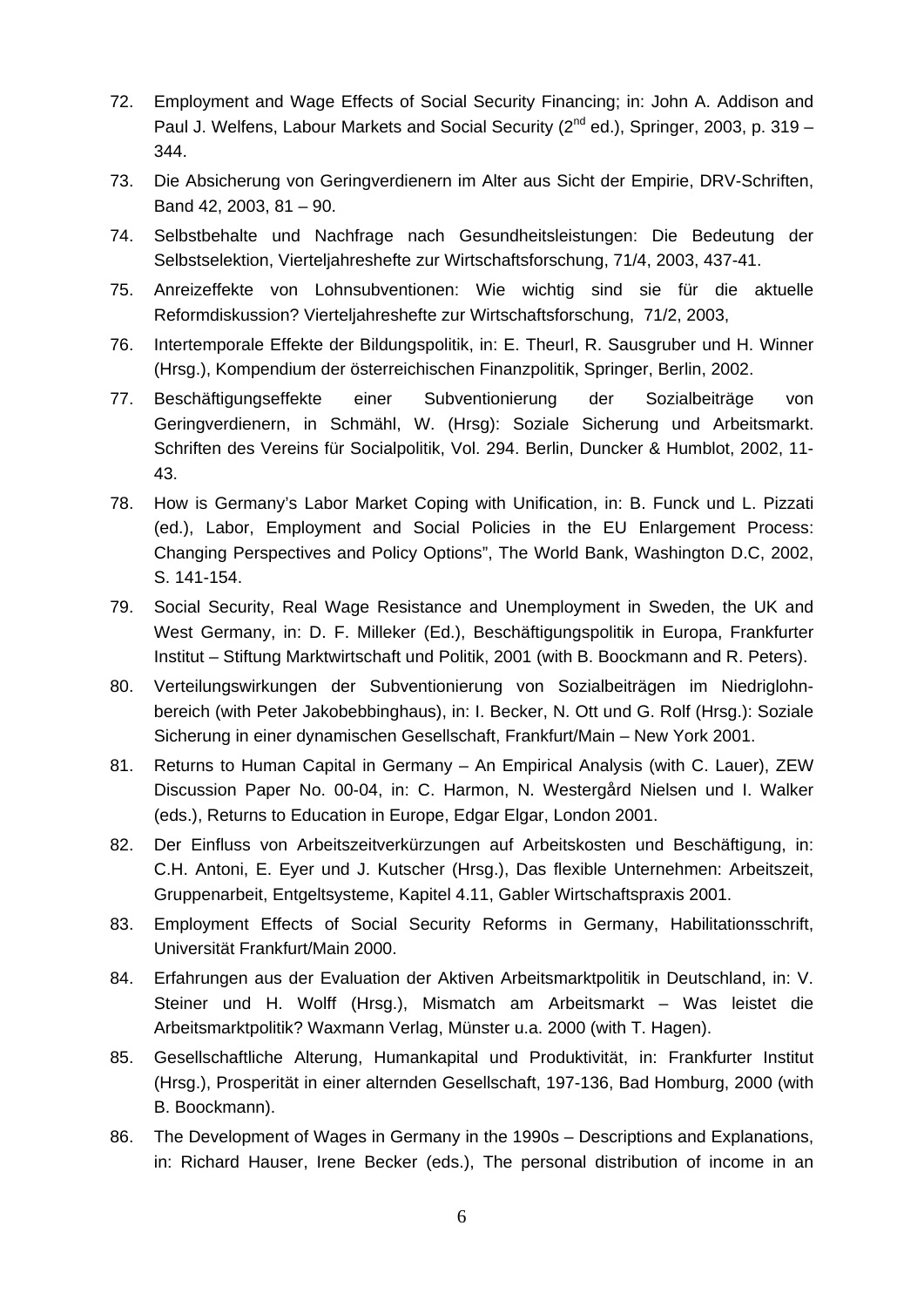international perspective, S. 7 – 30; Heidelberg (Springer Verlag), 2000 (with Thomas Hölzle).

- 87. Industrial Change, Stability of Relative Earnings, and Substitution of Unskilled Labor in West Germany, in: W. Salverda, B. Nolan, C. Lucifora (eds.), Policy Measures for Low-Wage Employment in Europe, Edward Elgar 2000, S. 169 - 190 (with Robert Mohr).
- 88. Returns to Human Capital in Germany Review of the Empirical Literature, in: R. Apslund und Pedro T. Pereira, Returns to Human Capital in Europe, A Literature Review, Helsinki 1999 (with C. Lauer).
- 89. Ursachen unterschiedlicher Arbeitsmarktentwicklung in Europa und den USA Wirtschaftswachstum, Lohnentwicklung und institutionelle Rigiditäten; in: M. Haller/P. Schachner-Blazizek (Ed.): Beschäftigung in Europa, Leykam Verlag, Graz 1999.
- 90. Labour markets in transition: Britain and Germany compared; Study for the Anglo-German Foundation, London 1998 (with P. Elias).
- 91. Relative Earnings and the Demand for Unskilled Labor in West German Manufacturing, in: S. Black (ed.), Globalization, Technological Change, and the Welfare State, Kluwer Academic Publishers 1998 (with K. Wagner).
- 92. Economic Restructuring, the Value of Human Capital, and the Distribution of Hourly Wages in Eastern Germany 1990 – 1994; in: Thomas A. Dunn and Johannes Schwarze et al. (eds.), GSOEP Conference 1996, Proceedings (with P.A. Puhani), Viertelsjahresheft des DIW 1/1997, 197-204.
- 93. Die Entwicklung der Lohnstruktur im ostdeutschen Transformationsprozeß; in: K. H. Oppenländer (Hrsg.), Wiedervereinigung nach sechs Jahren: Erfolge, Defizite, Zukuntsperspektiven im Transformationsprozeß, Schriftenreihe des ifo Instituts für Wirschaftsforschung Nr. 144, Duncker Humblot, Berlin 1997 (with P.A. Puhani).
- 94. Finanzierungsalternativen der sozialen Sicherung und ihre Beschäftigungswirkungen, in: V. Steiner/K.F. Zimmermann (Hrsg.), Soziale Sicherung und Arbeitsmarkt – Empirische Analysen und Reformansätze; ZEW–Wirtschaftsanalysen, Band 6, 1996, Nomos–Verlag, Baden–Baden.
- 95. Aufsteiger und Absteiger in der ostdeutschen Einkommensverteilung; in: M. Diewald/K.–U. Mayer (Hrsg.), Zwischenbilanz der Wiedervereinigung, Leske + Budrich, 1996 (with F. Kraus).
- 96. Haben Teilnehmer an Arbeitsbeschaffungsmaßnahmen in Ostdeutschland bessere Wiederbeschäftigungschancen als Arbeitslose?; in: V. Steiner / L. Bellmann (1995), Mikroökonomik des Arbeitsmarktes; Beiträge aus der Arbeitsmarkt– und Berufsforschung, Band 192, Nürnberg 1995 (with F. Kraus).
- 97. Arbeitsmarktdynamik, Langzeitarbeitslosigkeit und der Beitrag der Arbeitsmarktpolitik. Eine Strukturanalyse der westdeutschen Arbeitsmarktentwicklung seit 1980; in W. Franz/V. Steiner (Hrsg.), Der westdeutsche Arbeitsmarkt im strukturellen Anpassungsprozeß; ZEW Wirtschaftsanalysen, Jahrgang 3, Band 3 (1995), 29 – 64 (with B. Kaltenborn).
- 98. Unemployment in light industry regions: an overview of Central and Eastern Europe and a case study of the Lodz region in Poland; in S. Scarpetta/A. Wörgötter (Eds.), The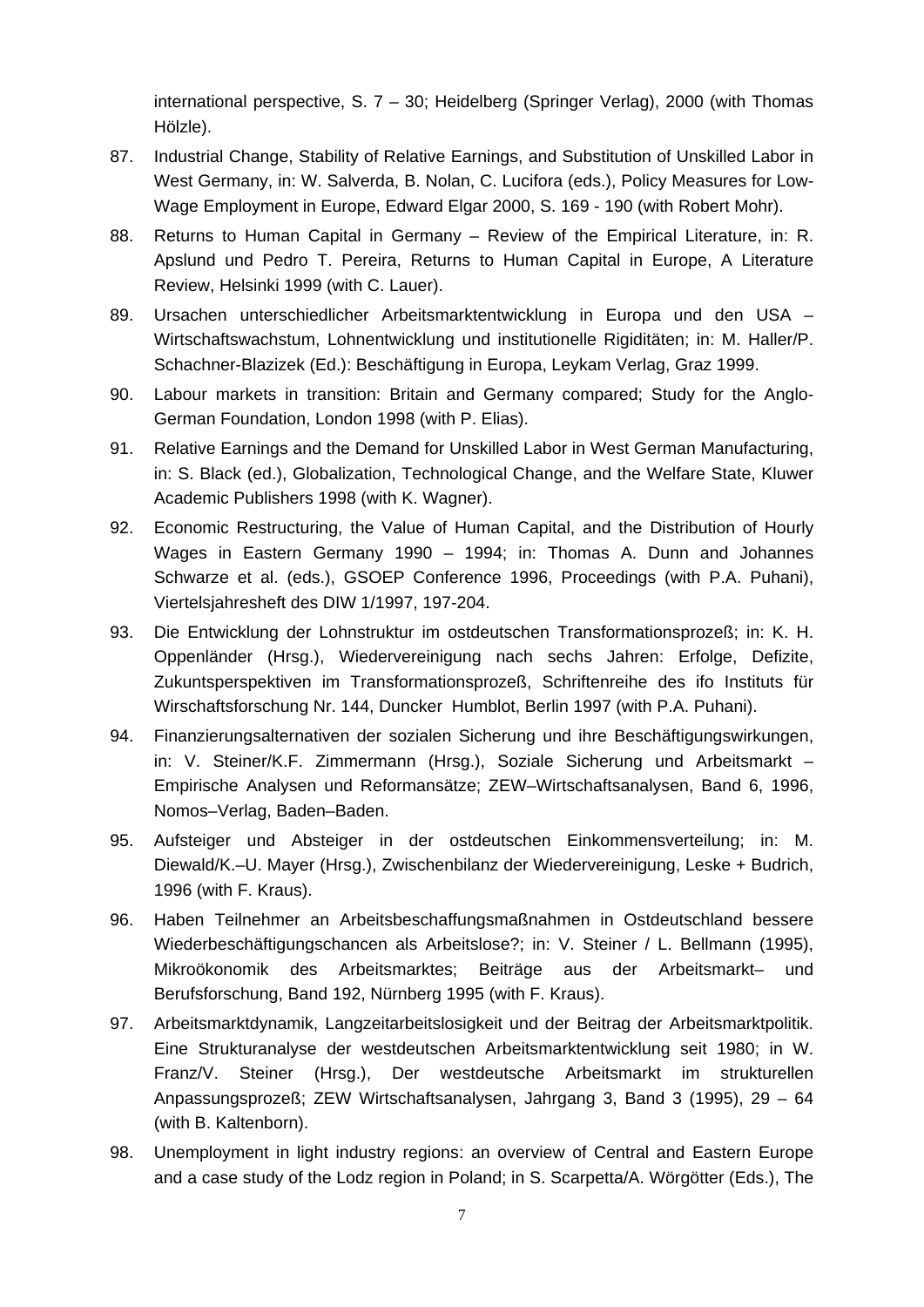Regional Dimension of Unemployment in Transition Countries, OECD, 1995 (with E. Kwiatkowski und T. Janusz).

- 99. Where have all the workers gone? Employment termination in East Germany after unification; in: J. Schwarze/F. Buttler/G. Wagner (eds), Labor Market Dynamics in Present Day Germany, Boulder Press, Frankfurt und New York; 1994 (with G. Licht).
- 100. Arbeitsmarktentwicklung und soziale Regulierung in der EU; ZEW Wirtschaftsanalysen, Jahrgang 2, 2, 1994, S.
- 101. Re–migration behaviour and expected duration of stay of guest–workers in Germany; in: G. Steinmann/R. Ulrich (Eds.), The Economic Consequences of Immigration to Germany, Physika Verlag 1994 (with J. Velling).
- 102. Testing for state dependence effects in a dynamic model of male unemployment behaviour; in: H. Bunzel/P. Jensen/N. Westergård–Nielsen (Eds.), Panel Data and Labour Market Dynamics; Contributions to Economic Analysis, North Holland, 1993 (with G. Flaig und G. Licht).
- 103. Determinanten der erwarteten Aufenthaltsdauer von Gastarbeitern der ersten und zweiten Generation in der Bundesrepublik Deutschland, in H. Galler, G. Heilig und G. Steinmann (Hrsg.), Acta Demographica 1993, 93–108 (with J. Velling).
- 104. Markup Differentials, Cost Flexibility, and Capacity Utilization in West–German Manufacturing; in: H. Schneeweiß/K. F. Zimmermann, Studies in Applied Econometrics; Contributions to Economics, Physica–Verlag, 1993 (with G. Flaig).
- 105. Langzeitarbeitslosigkeit während des Übergangs zur Marktwirtschaft; in: H. König/V. Steiner (Eds.), Arbeitsmarktdynamik und Unternehmensentwicklung in Ostdeutschland – Erfahrungen und Perspektiven des Transformationsprozesses, Nomos–Verlag, Baden–Baden 1993.
- 106. Gewinnmargen, Skalenerträge und Unternehmenskonzentration im Verarbeitenden Gewerbe der Bundesrepublik Deutschland; in B. Gahlen (Hrsg.), Strukturtheorie und Strukturforschung. Schriften zur angewandten Wirtschaftsforschung; Mohr–Siebeck, 1992.
- 107. Determinanten individueller Arbeitslosigkeit Mikroökonomische Erklärungsansätze und empirische Analysen für Österreich, Verlag Verband der wissenschaftlichen Gesellschaften Österreichs (VWGÖ), Wien 1990 (Dissertationsschrift).
- 108. Individuelle Arbeitslosigkeit und zukünftige Arbeitsmarktbiographie; in: R. Buchegger, K. W. Rothschild und G. Tichy (Hrsg.), Arbeitslosigkeit – Ökonomische und soziologische Perspektiven, Studies in Contemporary Ecoonomics, Springer Verlag 1990.
- 109. Empirische Analyse des Abgangsverhaltens aus der Arbeitslosigkeit auf einem lokalen Arbeitsmarkt mittels individualisierter Verlaufsdaten; in: K. W. Rothschild und G. Tichy (Hrsg.), Arbeitslosigkeit und Arbeitsangebot in Österreich, Springer-Verlag, Wien-New York 1987.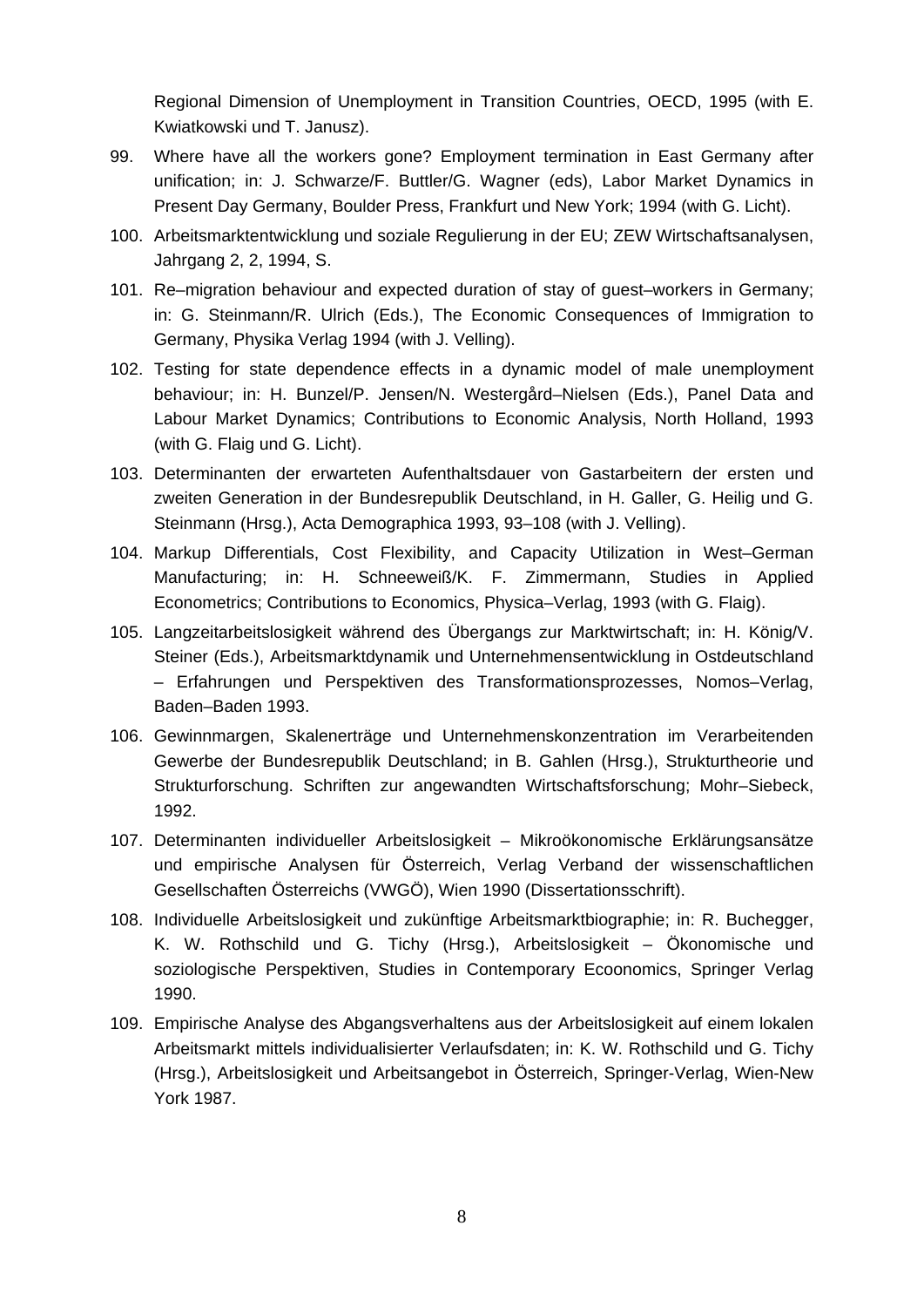### **Edited books, conference volumes, project reports**

- 110. Documentation of the Tax-Benefit Microsimulationmodel STSM Version 2012, DIW Data Documentatin 2012-63, 2012, Berlin (with K Wrohlich, K., J. Geyer and P. Haan).
- 111. Aufkommens- und Verteilungswirkungen einer Grünen Vermögensabgabe. DIW Berlin: Politikberatung kompakt 59, 2010 (mit Stefan Bach und Martin Beznoska).
- 112. Documentation oft Austrian Tax Transfer Model ATTM Version 1.0 http://www.wiwiss.fu-berlin.de/institute/wirtschaftspolitik-geschichte/steiner/forschung/ attm\_docu\_v1.pdf (with F. Wakolbinger).
- 113. Documentation of the Tax-Benefit Microsimulationmodel STSM Version 2008, DIW Data Documentatin 2008-31, 2008, Berlin (with K Wrohlich, K., J. Geyer and P. Haan).
- 114. Optimal In-Work Support and Employment in Ageing Societes Britain and Germany Compared. Anglo-German Foundation Report, 2007, London (with R. Blundell et al.)
- 115. Evaluation aktiver Arbeitsmarktpolitik Deutschland nach der Hartz-Refrom im internationalen Vergleich, Vierteljahreshefte zur Wirtschaftsforschung 2/2006.
- 116. Dokumentation des Steuer-Transfer Mikrosimulationsmodells STSM Version 1999- 2002, DIW Data Documentatin 2005-09, 2005 (with P. Haan and Katharina Wrohlich).
- 117. Determinants of Household Saving in Germany, Spain and the United Kingdom, Report Submitted to DG-ECFIN by the National Institute of Economic and Social Research, 2005, London (with H. Buslei, K. Mouratisdis and M. Weale).
- 118. Beiträge zur Bildungsdiskussion, Vierteljahreshefte zur Wirtschaftsforschung 2/2003.
- 119. IKT-Fachkräftemangel und Qualifikationsbedarf, ZEW–Wirtschaftsanalysen, Band 61, 2002, Nomos–Verlag, Baden–Baden (with G. Licht et al.).
- 120. Das gesamtwirtschaftliche Modell PACE-L zur Analyse von Arbeitsmarktpolitiken, Beiträge zur Arbeitsmarkt- und Berufsforschung Nr. 253, Nürnberg, 2002 (with C. Böhringer u.a.).
- 121. Mismatch am Arbeitsmarkt Was leistet die Arbeitsmarktpolitik? (Ed., with H. Wolff), Waxmann Verlag, Münster u.a. 2001.
- 122. Auswirkungen einer Verkürzung der Lebensarbeitszeit auf Beschäftigung, Wachstum und Wettbewerbsfähigkeit in der Metall- und Elektroindustrie, Projektbericht, ZEW Mannheim 2000 (with R. Peters).
- 123. Von der Finanzierung von Arbeitslosigkeit zur Förderung von Arbeit Analysen und Empfehlungen zur Steigerung der Effizienz und Effektivität der Arbeitsmarktpolitik in Deutschland. ZEW Wirtschaftsanalysen, Band 51, Nomos-Verlag, Baden-Baden 2000 (with T. Hagen).
- 124. Wachstum, Arbeitslosigkeit und Beschäftigung, ZEW Wirtschaftsanalysen, Band 48, Nomos-Verlag, Baden-Baden 2000 (with H. S. Buscher et al.).
- 125. Die Entwicklung der betrieblichen Ausbildungsbereitschaft in Baden-Württemberg, ZEW Wirtschaftsanalysen, Band 46, Nomos-Verlag, Baden-Baden 2000 (with W. Franz und V. Zimmermann).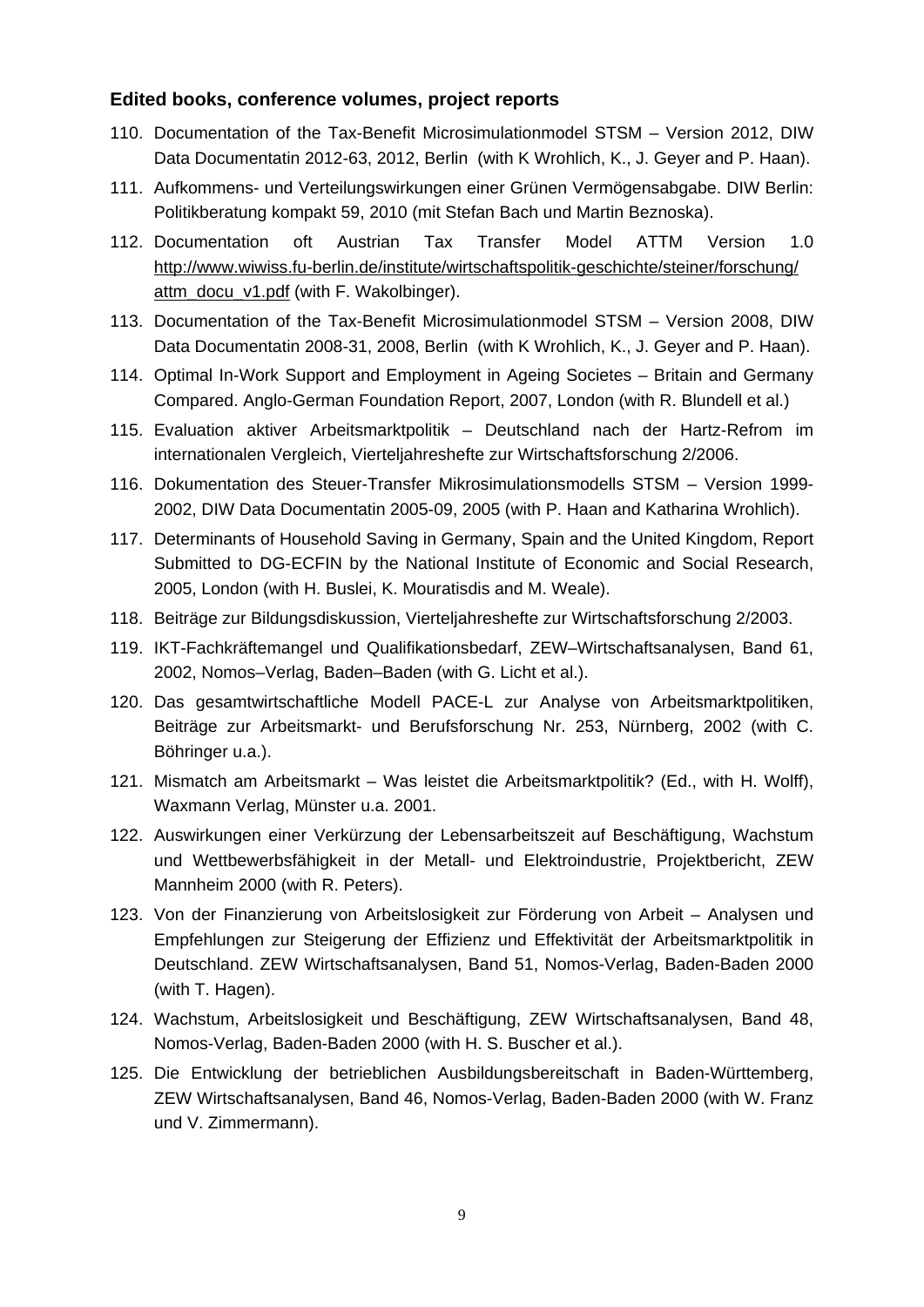- 126. Beschäftigungseffekte von Lohnsubventionen im Niedriglohnbereich; ZEW Wirtschaftsanalysen, Band 42, Nomos-Verlag, Baden-Baden 1999 (with Hermann Buslei).
- 127. Lohnstruktur, Qualifikation und Beschäftigungsdynamik, Beiträge aus der Arbeitsmarktund Berufsforschung, Schriftenreihe des IAB, Band 229, Nürnberg 1999, (with L. Bellmann).
- 128. Strukturanalyse der Arbeitsmarktentwicklung in den neuen Bundesländern, ZEW– Wirtschaftsanalysen, Schriftenreihe des ZEW, Band 30, 1998, Nomos–Verlag, Baden– Baden (with E. Wolf u. a.).
- 129. Soziale Sicherung und Arbeitsmarkt Empirische Analysen und Reformansätze; ZEW–Wirtschaftsanalysen, Band 6, 1996, Nomos–Verlag, Baden–Baden (with K. F. Zimmermann).
- 130. Möglichkeiten und Grenzen der Entkopplung von Erwerbsarbeit und sozialer Sicherung; Endbericht an die Kommission für Zukunftsfragen der Freistaaten Bayern und Sachsen (with H. Buslei u.a.), ZEW Mannheim, 1996.
- 131. Mikroökonomik des Arbeitsmarktes; Beiträge aus der Arbeitsmarkt- und Berufsforschung, Schriftenreihe des IAB, Band 192, 1996, Nürnberg (with L. Bellmann).
- 132. Der westdeutsche Arbeitsmarkt im strukturellen Anpassungsprozeß; ZEW Wirtschaftsanalysen, Jahrgang 3, Band 3, 1995, Nomos–Verlag, Baden–Baden (with W. Franz).
- 133. Struktur und Entwicklung der Einkommens- und Vermögensverteilung in Baden-Württemberg und im Bundesvergleich (with H. Buslei u.a.), in: Ministerium für Arbeit, Gesundheit und Sozialordnung Baden-Württemberg, Stuttgart 1994.
- 134. Innovation and Employment at the Firm Level (with H. Leo), Österreichisches Institut für Wirtschaftsforschung (WIFO), Wien 1994.
- 135. Arbeitsmarktdynamik und Unternehmensentwicklung in Ostdeutschland Erfahrungen und Perspektiven des Transformationsprozesses, Nomos–Verlag, Baden–Baden 1993 (with H. König).

## **Discussion papers (not yet published)**

- 136. Distributional Effects of the European Emissions Trading System and the Role of Revenue Recycling - Empirical evidence from combined industry- and household-level data, DIW DP 1227/2012, DIW Berlin (revised and extended version of previous Diskussionsbeiträge des Fachbereichs Wirtschaftswissenschaft der Freien Universität Berlin 2012/6 (with Martin Beznoska and Johanna Cludius).
- 137. Does Consumption Decline at Retirement? Evidence from Repeated Cross-Section Data for Germany. Diskussionsbeiträge des Fachbereichs Wirtschaftswissenschaft der Freien Universität Berlin 2012/14 (with Martin Beznoska).